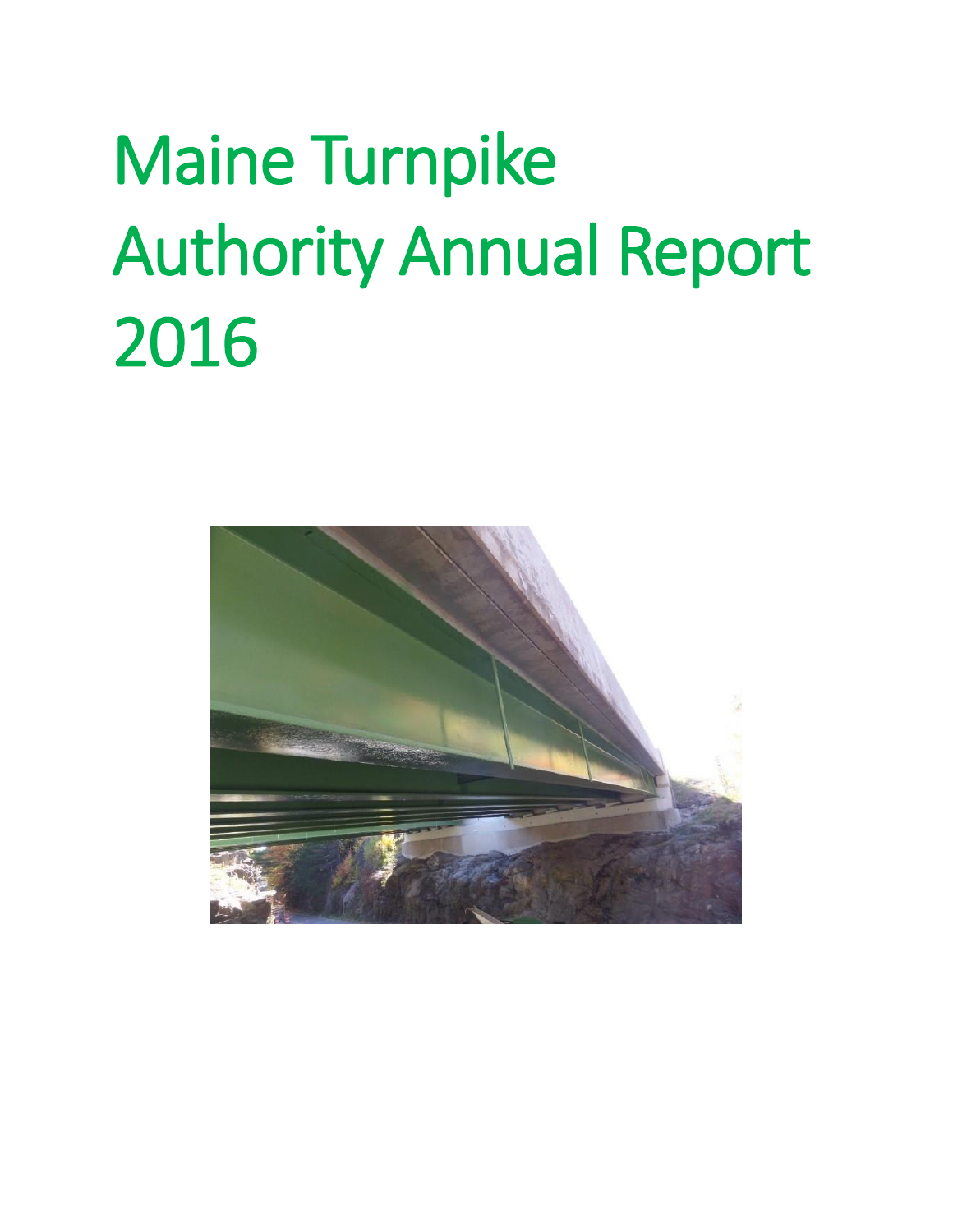# INTRODUCTION

The Maine Turnpike Authority was established by the Maine Legislature as an independent state agency in 1941. It was charged with the task of constructing and maintaining a toll highway that, in the seven decades since, has become one of the most critical elements of Maine's transportation network.

The 109 mile Maine Turnpike includes 65 miles of divided four-lane highway and 44 miles of divided six-lane highway. Turnpike facilities include 184 bridges, 19 interchanges, 19 toll plazas, nine maintenance facilities, five service plazas, and administration and public safety building that includes the E-ZPASS customer service center.

The Maine Turnpike Authority is governed by a seven-member board, appointed by Maine's governor and confirmed by the Maine Senate. Six members are appointed to staggered six-year terms and the seventh member is Maine's Commissioner of Transportation or the Commissioner's designee, serving as a member ex-officio. The board oversees maintenance, construction, operation and management of Maine's most traveled highway.

## **Maine Turnpike Authority Board**

Daniel E. Wathen, Esq. Chairman Michael Cianchette Gerard P. Conley Sr. John E. Dority Freeman Goodrich

Robert Stone

Karen S. Doyle Member Ex Officio

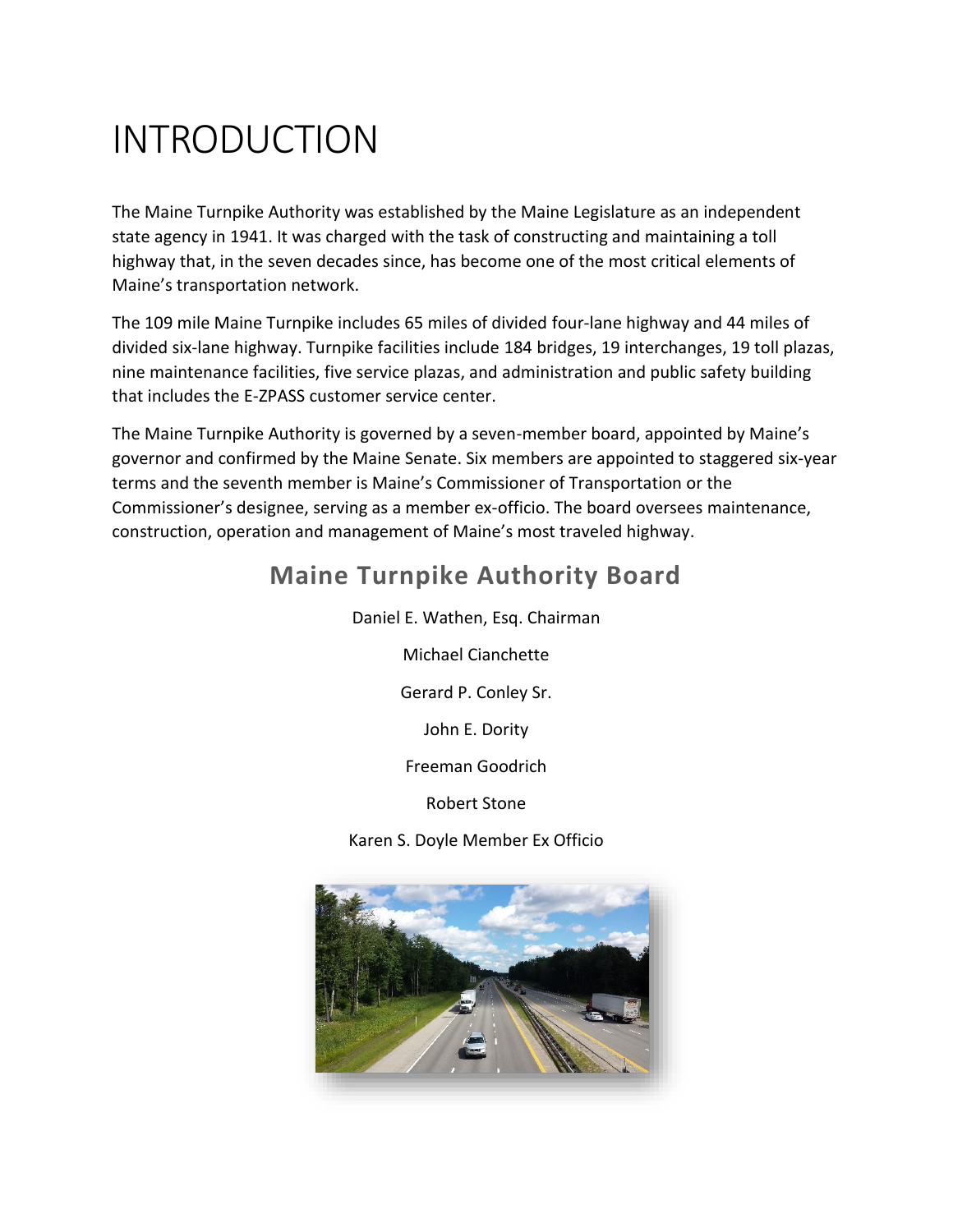## **Maine Turnpike Authority Executive Staff**

The Maine Turnpike Authority employees are responsible for maintenance and operation of the 109 miles of roadway that serve as the economic lifeblood for Maine, as well as the welcome mat for most visitors into the state. Executive Director Peter Mills leads these employees and his executive staff, listed below.

| Peter S. Merfeld, P.E.   | <b>Chief Operations Officer</b>                       |
|--------------------------|-------------------------------------------------------|
| Douglas D. Davidson      | Chief Financial Officer and Authority Board Treasurer |
| Stephen R. Tartre, P.E.  | Director of Engineering and Building Maintenance      |
| John P. Sirois           | Director of Finance                                   |
| John W. Cannell          | Director of Highway & Equipment Maintenance           |
| Lauren G. Carrier        | Director of Human Resources                           |
| <b>Richard R. Barra</b>  | Director of Fare Collection                           |
| <b>Bruce A. Van Note</b> | Director of Policy and Planning                       |
| Greg J. Stone            | Director of Public Safety                             |
| William H. Yates, III    | Director of Information Services and Communications   |
| <b>Conrad W. Welzel</b>  | <b>Government Relations Manager</b>                   |
| Jonathan A. Arey, Esq.   | Staff Attorney and Authority Board Secretary          |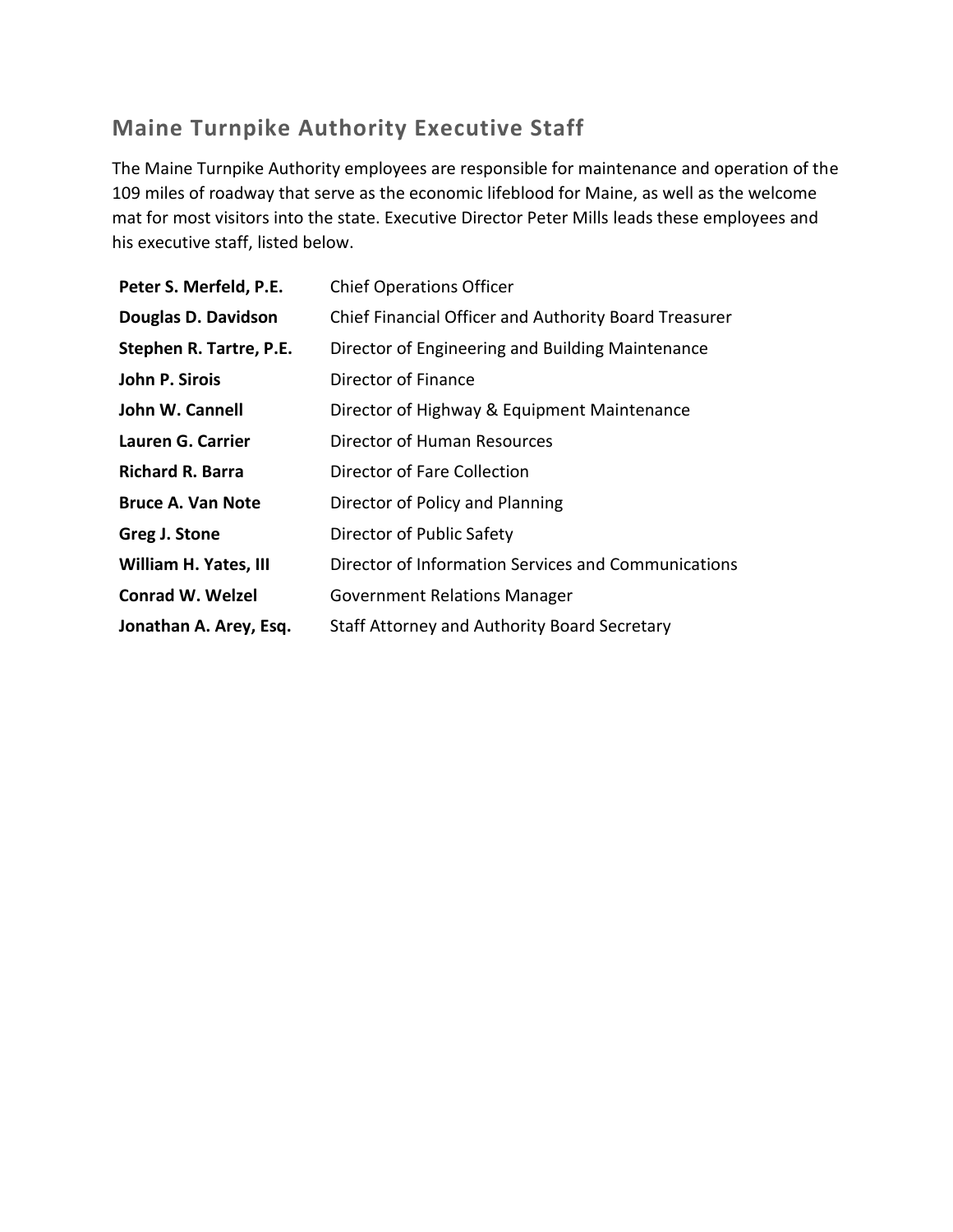### **2016 Year in Review by Peter Mills, Executive Director**

Though the basic alignment of the Turnpike has been the same since 1955, those who work here every day know how much the road constantly changes.

Many bridges north of Portland have passed their 60th birthdays and are being re-decked, overhauled or replaced. On a much shorter cycle, each travel surface of the highway must be ground down and re-paved about every 12 years to preserve the road structure. While the Turnpike has no plans to build new interchanges, older interchanges like Lewiston and Gray have undergone significant revamping and redesign.

In 2013, the Turnpike began modernizing toll lanes in all 19 of its plazas. That work, which is about 2/3 done, is the Turnpike's largest engineering project since the widening was completed in 2004. Every toll lane on the road must be closed for a time to install new electronics.

Closures like this are an inconvenience, but Turnpike staff have been helpful in extending courtesies to travelers. As a result, most Maine citizens appreciate the value of this road that carries Mainers, freight, and tourists.

I want to thank employees for their hard work, their patience and their help in dealing with the public as the Turnpike undergoes these necessary transitions.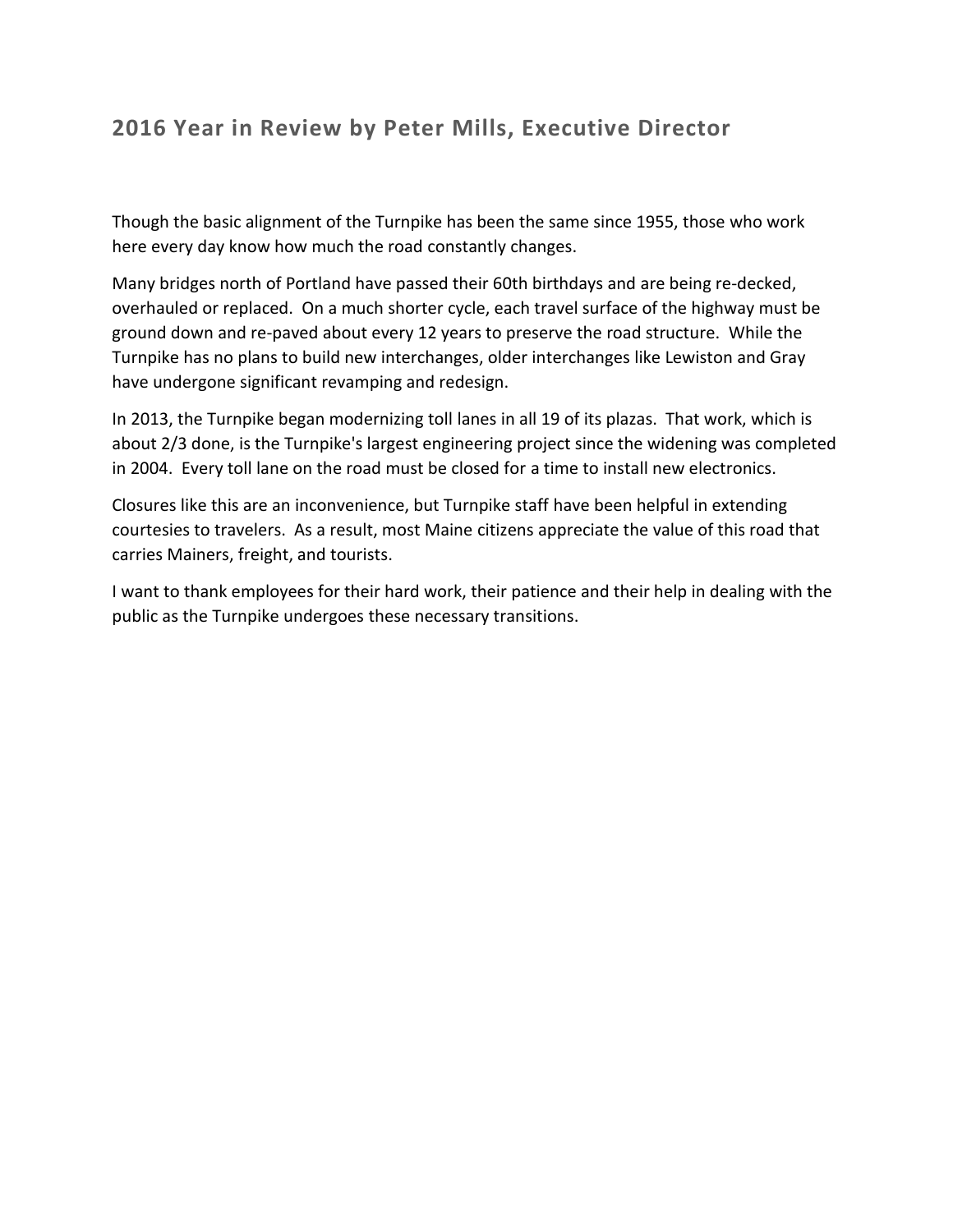## MTA FUNDING (PROPOSED 2017 BUDGET)

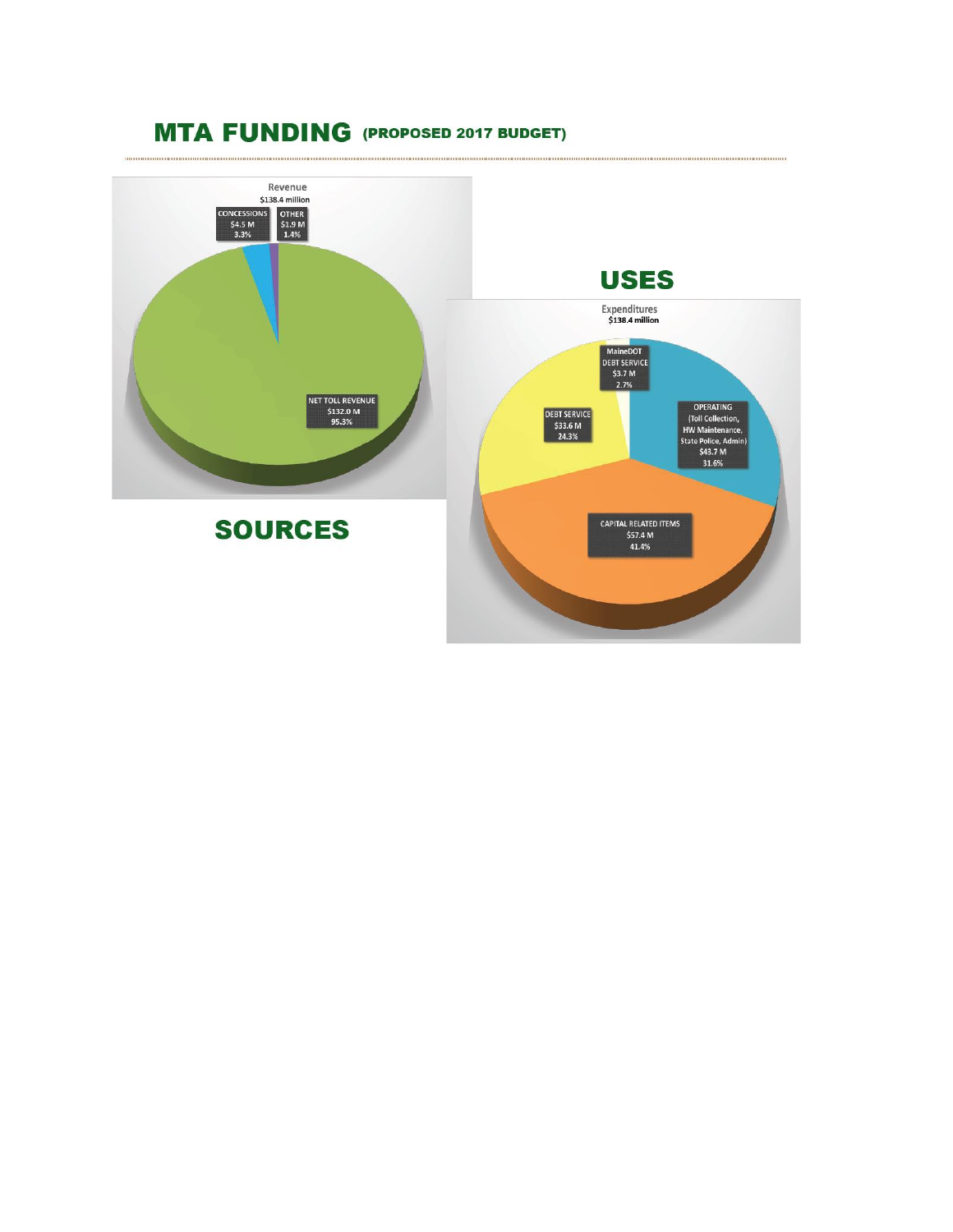# 2016 Projects

#### Mainline Paving – Mile Marker 54.5 - 64.4 \$6,351,600

This project was pavement rehabilitation of the two 12-foot wide lanes and the median shoulders in both directions from mile 54.5 to mile 64.4. The pavement rehabilitation also consisted of milling, filling, and overlaying the four ramps at Exit 63 in Gray. The work also involved earthwork, bridge repairs, and snow fence installation, drainage, and guardrail and pavement markings.



#### Cumberland and Gray Service Plaza Improvements \$1,300,000

In the spring of 2016, improvements were made to the service plazas in Gray and Cumberland. A 24-Hour Drive-thru Burger King replaced the Starbucks at both plazas. This required the service plazas to be closed for a few weeks during construction.

#### Emergency Vehicle Ramps – Scarborough \$254,250

At the Two Rod Road Bridge in Scarborough two Emergency Vehicle Ramps (EVR) have been built. This included a limited amount of tree clearing, excavating and paving. The need for the EVRs is to increase safety for MTA winter maintenance crews. Prior to these ramps being built snowplows had to use a median crossover at mile maker 40.3. This was a dangerous maneuver in a loaded plow truck during inclement weather, as it required the driver to cross both lanes of traffic both north and southbound. Putting the EVRs at this location also shorten the plow route in this area resulting in a reduction of the snowplow route.

#### Small Road Bridge Replacement – Litchfield \$1,773,492

This project consisted of replacing the Small Road bridge superstructure over the Maine Turnpike in the Town of Litchfield. The work included concrete deck and steel girder replacement, concrete substructure modifications and repairs, approach work and paving as well as guardrails and bridge rails.

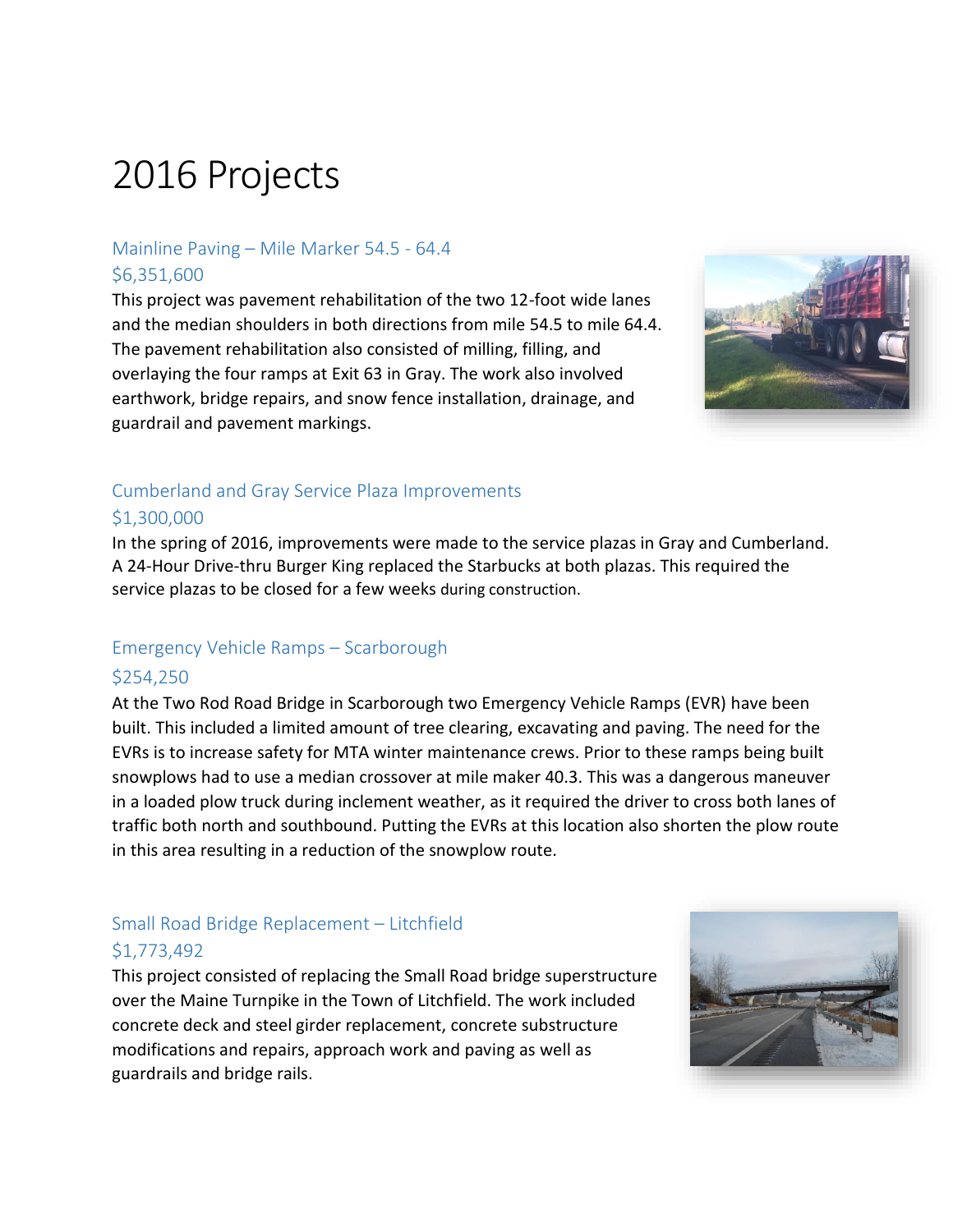#### [Maple Street Bridge Replacement -Farmingdale](http://www.maineturnpike.com/Projects-Planning/Construction-Projects/2016-04-Maple-Street-Bridge.aspx) \$1,373,468

On November 18<sup>th</sup> the new Maple Street Bridge in Farmingdale opened to traffic. The work consisted of replacing the Maple Street bridge superstructure over the Maine Turnpike. The work included concrete deck and steel girder replacement, concrete substructure modifications and repairs, approach work and paving, guardrail, bridge rails, maintenance of traffic.



#### Roadside Clearing - [Mile 47.7 to 51.8 & Falmouth Spur](http://www.maineturnpike.com/Projects-Planning/Construction-Projects/2016-07-Roadside-Clearing.aspx) \$178,350

This project included the removal of trees, brush and debris from the roadside, northbound and southbound, between Mile 75.3 and Mile 82.9, and Mile 99.2 and Mile 109.1 of the Maine Turnpike. Vegetation was removed to a distance of roughly 100 feet from the edge of pavement on both bounds. The goals of the project were to improve overall roadway safety by removing large trees from the clear zone, reduce shading of the roadway to aid in snow and ice removal operations, and to increase driver reaction times when confronting wildlife crossing the roadway.

#### [LED Lighting Replacement](http://www.maineturnpike.com/Projects-Planning/Construction-Projects/2016-10-LED-Lighting.aspx) -Systemwide \$196,983



 In 2016 approximately 205 existing highway and site lighting luminaires were replaced with LED luminaires at Maine Turnpike entering and existing ramps, toll plazas, service plazas, and maintenance yards. The work included verifying existing luminaire and circuit voltages, furnishing and installing replacement LED luminaires and furnishing and installing pole breakaway splice kits, if non-existent.

#### [Guide Signs Replacement](http://www.maineturnpike.com/Projects-Planning/Construction-Projects/2016-06-Guide-Signs.aspx) – Various Locations \$678,633

The work consisted of removing, replacing and installing new highway signs along the Maine Turnpike from south of Exit 75 to south of Exit 109 at the northern end of the Maine Turnpike in the municipalities of Auburn, Lewiston, Hallowell, and Augusta, New Gloucester, Litchfield,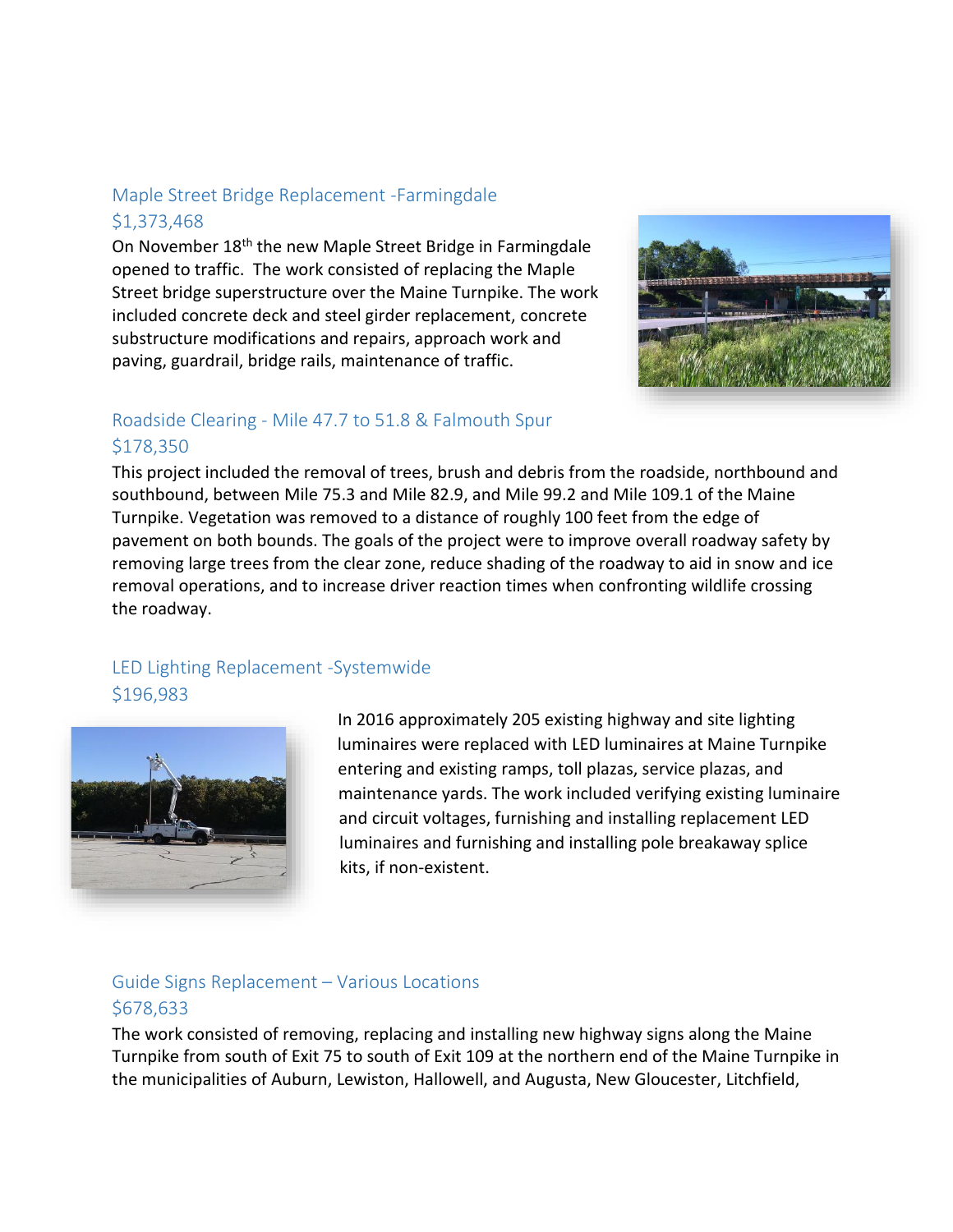Sabattus, West Gardiner and Farmingdale. The work included furnishing, installing and salvaging aluminum signs, steel H-beam sign supports, and concrete foundations.

#### Bridge Painting - [Various Locations](http://www.maineturnpike.com/Projects-Planning/Construction-Projects/2016-09-Bridge-Painting.aspx)

#### \$1,249,875

In 2016 Saffo Contractors cleaned and painted the following bridges on the Maine Turnpike, Mousam River Overpass (Kennebunk), Exit 52 Interchange Bridge (Portland), Exit 53 Interchange Bridge (Falmouth), and Eagles Nest Bridge (New Gloucester).

# PLANNING STUDIES

#### York Toll Plaza Relocation

In 2016, the Maine Turnpike Authority applied for permits to build a new toll plaza in York at mile 8.8. The US Army Corps of Engineers and the Maine Department of Environmental Protection require applications. It is anticipated that the permits will be received in 2017. The MTA's consultant, Jacobs Engineering researched and produced three reports regarding the relocation of the York Toll Plaza pertaining to Air, Noise and Highway Lighting.